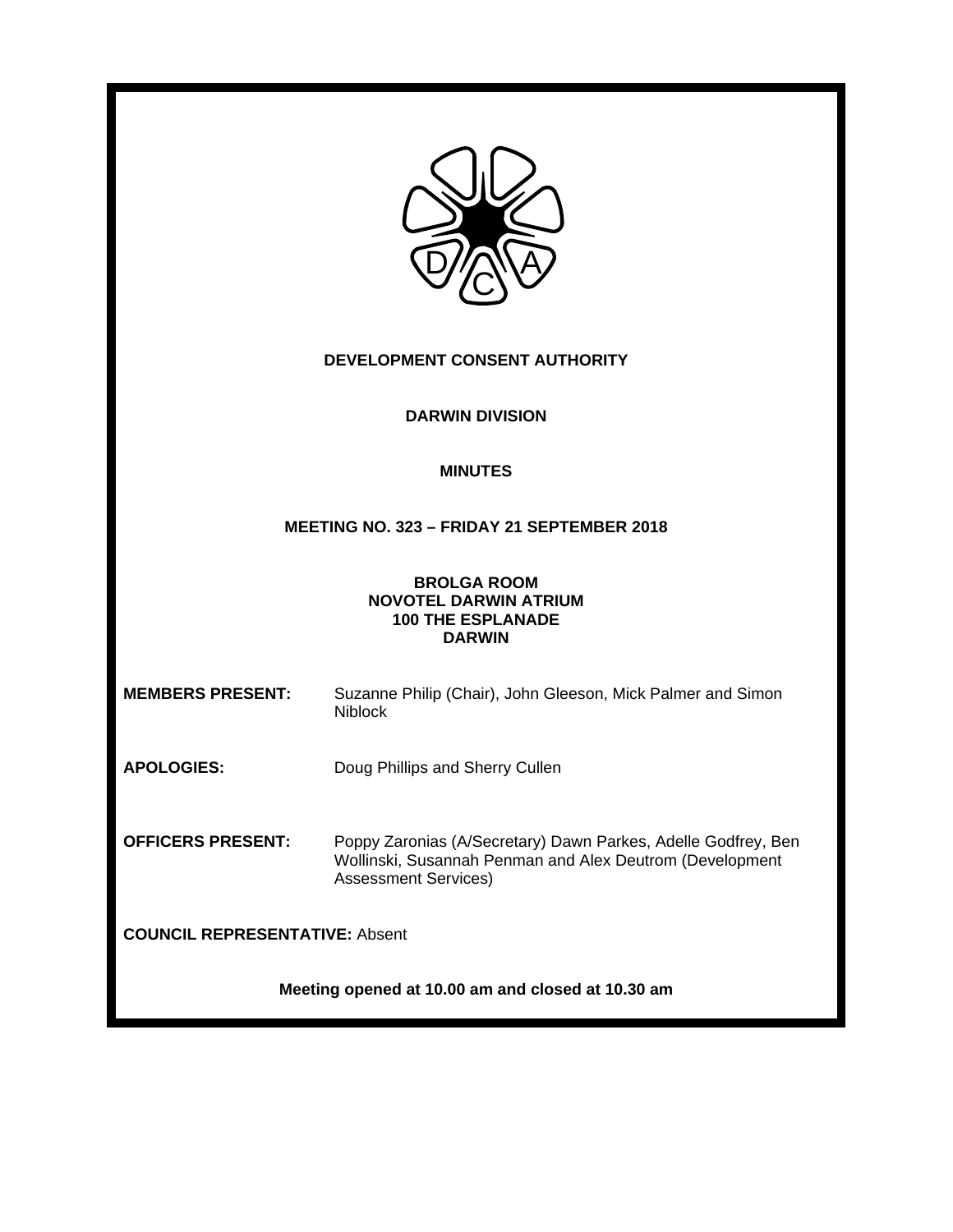**THE MINUTES RECORD OF THE EVIDENTIARY STAGE AND THE DELIBERATIVE STAGE ARE RECORDED SEPARATELY. THESE MINUTES RECORD THE DELIBERATIVE STAGE. THE TWO STAGES ARE GENERALLY HELD AT DIFFERENT TIMES DURING THE MEETING AND INVITEES ARE PRESENT FOR THE EVIDENTIARY STAGE ONLY.** 

## **ITEM 1 ALTERATIONS AND ADDITIONS TO AN EXISTING SINGLE DWELLING PA2018/0329 WITH A REDUCED SIDE SETBACK LOT 3328 (57) HUDSON FYSH AVENUE, TOWN OF DARWIN APPLICANT ANDREW AND SABRINA MASON**

Ms Sabrina Mason attended.

DAS tabled a copy of the Occupancy Permit documents provided by the applicant in relation to the proposed alterations and additions.

**RESOLVED** That, the Development Consent Authority vary the requirements of Clause 7.3 **156/18** (Building Setbacks of Residential Buildings and Ancillary Structures) of the Northern Territory Planning Scheme, and pursuant to section 53(a) of the *Planning Act*, consent to the application to develop Lot 3328 (57) Hudson Fysh Avenue, Town of Darwin for the purpose of alterations and additions to an existing single dwelling with a reduced side setback, subject to the following conditions:

## **CONDITIONS PRECEDENT**

- 1. Prior to the endorsement of plans, amended plans to the satisfaction of the consent authority must be submitted to and approved by the consent authority. When approved, the plans will be endorsed and will then form part of the permit. The plans must be drawn to scale with dimensions and two copies must be provided. The plans must be generally in accordance with the plans submitted with the application but modified to show:
- (a) a landscaping schedule including species and quantities appropriate for screening the proposed extension from the neighbouring lot (Lot 3327, Town of Darwin).
- 2. Prior to the endorsement of plans and prior to the commencement of works, a schematic plan demonstrating the on-site collection of stormwater and its discharge into the City of Darwin's stormwater drainage system shall be submitted to and approved by the City of Darwin, to the satisfaction of the consent authority. The plan shall include details of site levels and Council's stormwater drain connection point/s. The plan shall also indicate how stormwater will be collected on the site and connected underground to Council's system or an alternate approved connection.

## **GENERAL CONDITIONS**

- 3. The works carried out under this permit shall be in accordance with the drawings endorsed as forming part of this permit.
- 4. Any developments on or adjacent to any easements on site shall be carried out to the requirements of the relevant service authority to the satisfaction of the consent authority.

Page 2 of 17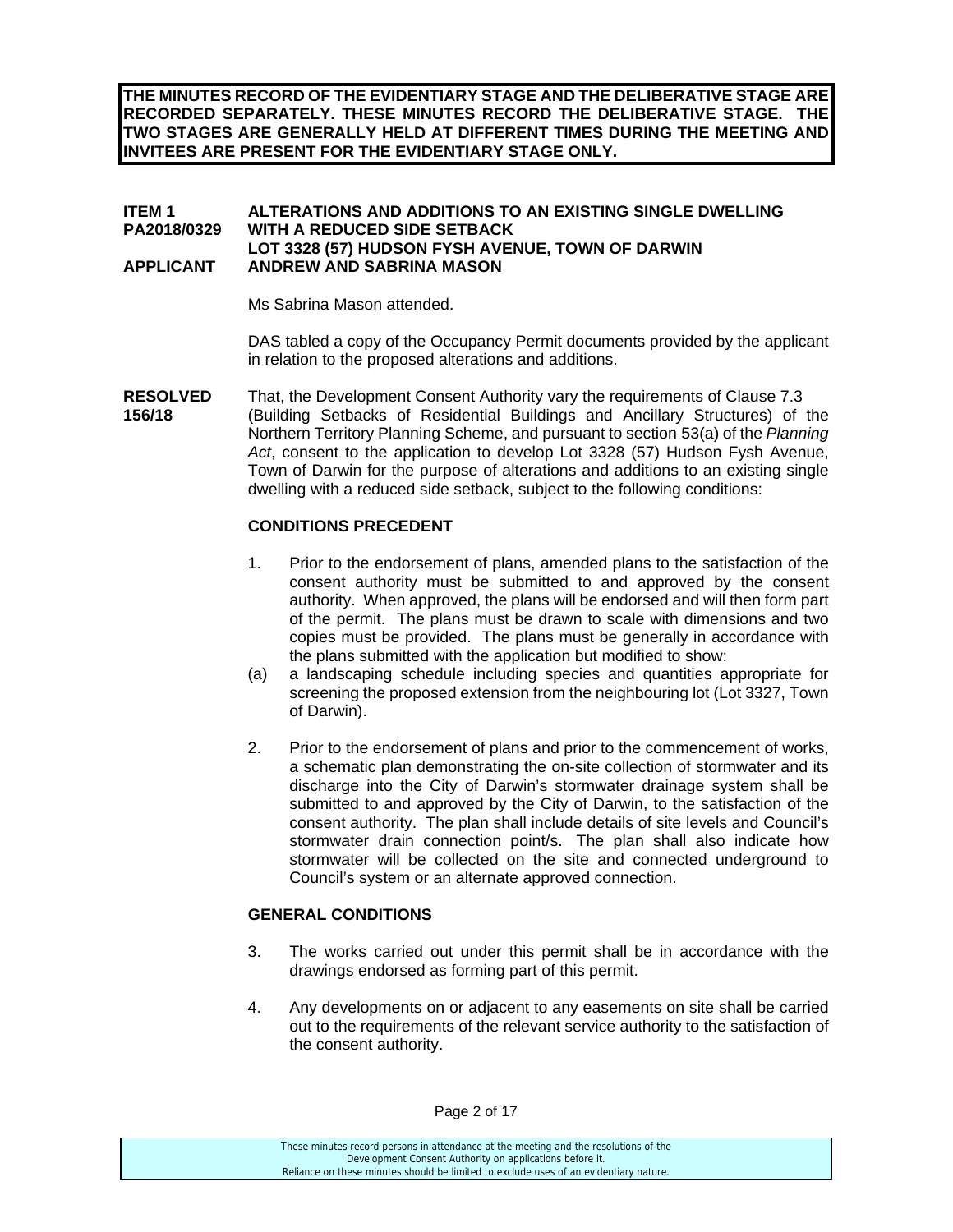- 5. The owner of the land must enter into agreements with the relevant authorities for the provision of electricity facilities to the development shown on the endorsed plan in accordance with the authority's requirements and relevant legislation at the time.
- 6. Stormwater is to be collected and discharged into the drainage network to the technical standards of and at no cost to City of Darwin as the case may be to the satisfaction of the consent authority.
- 7. Before the use/occupation of the development starts, the landscaping works shown on the endorsed plans must be carried out and completed to the satisfaction of the consent authority.
- 8. The landscaping shown on the endorsed plans must be maintained to the satisfaction of the consent authority, including that any dead, diseased or damaged plants are to be replaced.

## **NOTES**

- 1. The Power and Water Corporation advises that the Water and Sewer Services **Development** Development Section (landdevelopmentnorth@powerwater.com.au) and Power Network Engineering Section (powerconnections@powerwater.com.au) should be contacted via email a minimum of 1 month prior to construction works commencing in order to determine the Corporation's servicing requirements, and the need for upgrading of on-site and/or surrounding infrastructure.
- 2. The applicant is advised to engage a building certifier, within the meaning of the *Building Act*, as to whether the building/s comply with the *Building Act* and associated Regulations.

## **REASONS FOR THE DECISION**

1. Pursuant to section 51(a) of the *Planning Act,* the consent authority must take into consideration the planning scheme that applies to the land to which the application relates.

The application is for alterations and additions to an existing single dwelling with a reduced side setback. The application has been considered against Clause 5.1 Zone SD (Single Dwelling Residential), Clause 6.5.1 (Parking Requirements), Clause 7.1 (Residential Density and Height Limitations), Clause 7.3 (Building Setbacks of Residential Buildings and Ancillary Structures) and Clause 7.5 (Private Open Space) of the Northern Territory Planning Scheme (the Scheme) and complies with the exception of Clause 7.3. Accordingly, the applicant sought a variation to this clause.

The primary purpose of Zone SD is to provide single dwellings on individual lots. The application is for an extension to an existing single dwelling which is consistent with the zone purpose.

Clause 7.3 (Building Setbacks of Residential Buildings and Ancillary Structures) ensures that residential buildings are compatible with the streetscape and surrounding development, respond to the potential effects of building massing and visual bulk when viewed from the adjoining land and the street and encourage breeze penetration through and between buildings.

Page 3 of 17

| These minutes record persons in attendance at the meeting and the resolutions of the  |
|---------------------------------------------------------------------------------------|
| Development Consent Authority on applications before it.                              |
| Reliance on these minutes should be limited to exclude uses of an evidentiary nature. |
|                                                                                       |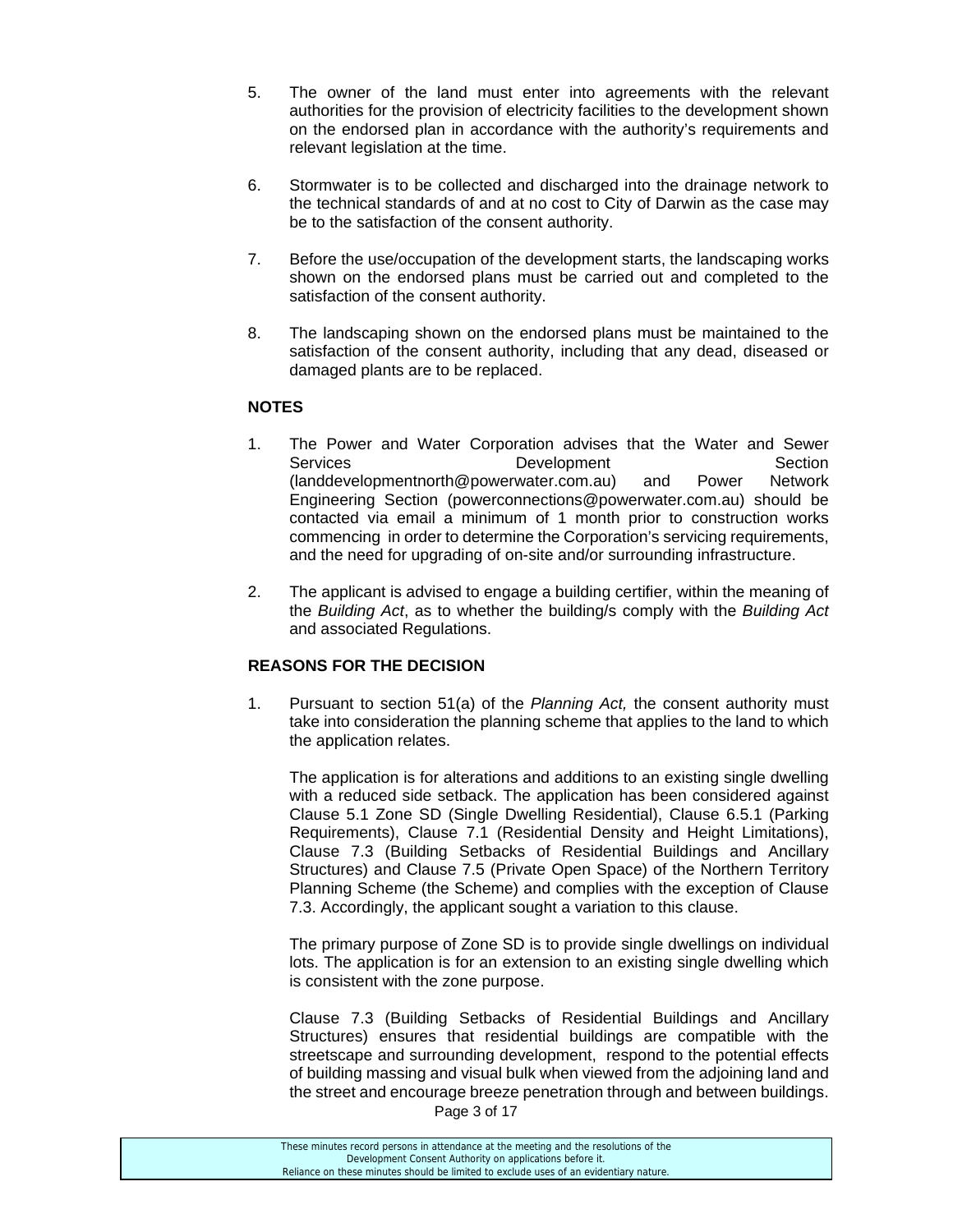Table to Clause 7.3 stipulates that the minimum building setback for one and two storey residential buildings is 1.5m to the side boundary. The application seeks a 1.3m setback to the side boundary.

2. Pursuant to Clause 2.5 (Exercise of Discretion by the Consent Authority) of the Scheme, the Authority must only vary requirements specified in Part 4 of the Planning Scheme where it is satisfied that special circumstances justify the granting of consent.

The authority considered the application, public submission and Development Assessment Services report. The authority noted that the affected lot (Lot 3327, Town of Darwin) is within a specific use zone (SD3) and currently facilitates commercial tenancies. The authority also noted that only a small portion of the wall encroaches into the 1.5m setback and the non-complaint portion does not include any windows or doors. Due to existing landscaping being on the neighbouring lot and subject to removal at any time, the authority determined that the inclusion of a condition precedent on the development permit requiring the landowner to provide landscaping within the subject lot boundary that will provide a visual screen of the noncompliant portion of the wall, would achieve the purpose of the clause and was the most appropriate outcome.

3. Pursuant to section 51(e) of the *Planning Act*, the consent authority must take into consideration any submissions made under section 49, and any evidence or information received under section 50, in relation to the development application.

One public submission was made against the application under Section 49 of the *Planning Act*. The authority noted the submission and the issues raised. The submission expressed concerns that a window overlooks the adjoining property. The authority noted that the subject window is setback more than 1.5m from the lot boundary and is compliant. The submitter also expressed concerns about the screening of the development as the current landscaping that provides screening is within their lot boundary and could be removed. The authority determined to include a condition precedent on the development permit requiring the landowner to provide landscaping within the subject lot boundary that will provide a visual screen of the non-compliant portion of the wall.

4. Pursuant to section 51(n) of the *Planning Act*, the consent authority must take into consideration the potential impact on the existing and future amenity of the area in which the land is situated.

The development is not expected to impact on the existing and future amenity of the area given the extension will be screened from the affected lot and is consistent with residential development in the area.

**ACTION:** Notice of Consent and Development Permit

**ITEM 2 1 X 3 BEDROOM MULTIPLE DWELLING IN A SINGLE PA2018/0330 STOREY BUILDING ADDITION TO AN EXISTING DWELLING IN ZONE MD UNIT 12642 UNIT 12643 (APT 1, 5 & APT 2, 5) ALSTONIA STREET & UNIT 12644, TOWN OF NIGHTCLIFF APPLICANT DPL DEVELOPMENTS** 

Page 4 of 17

| These minutes record persons in attendance at the meeting and the resolutions of the  |  |
|---------------------------------------------------------------------------------------|--|
| Development Consent Authority on applications before it.                              |  |
| Reliance on these minutes should be limited to exclude uses of an evidentiary nature. |  |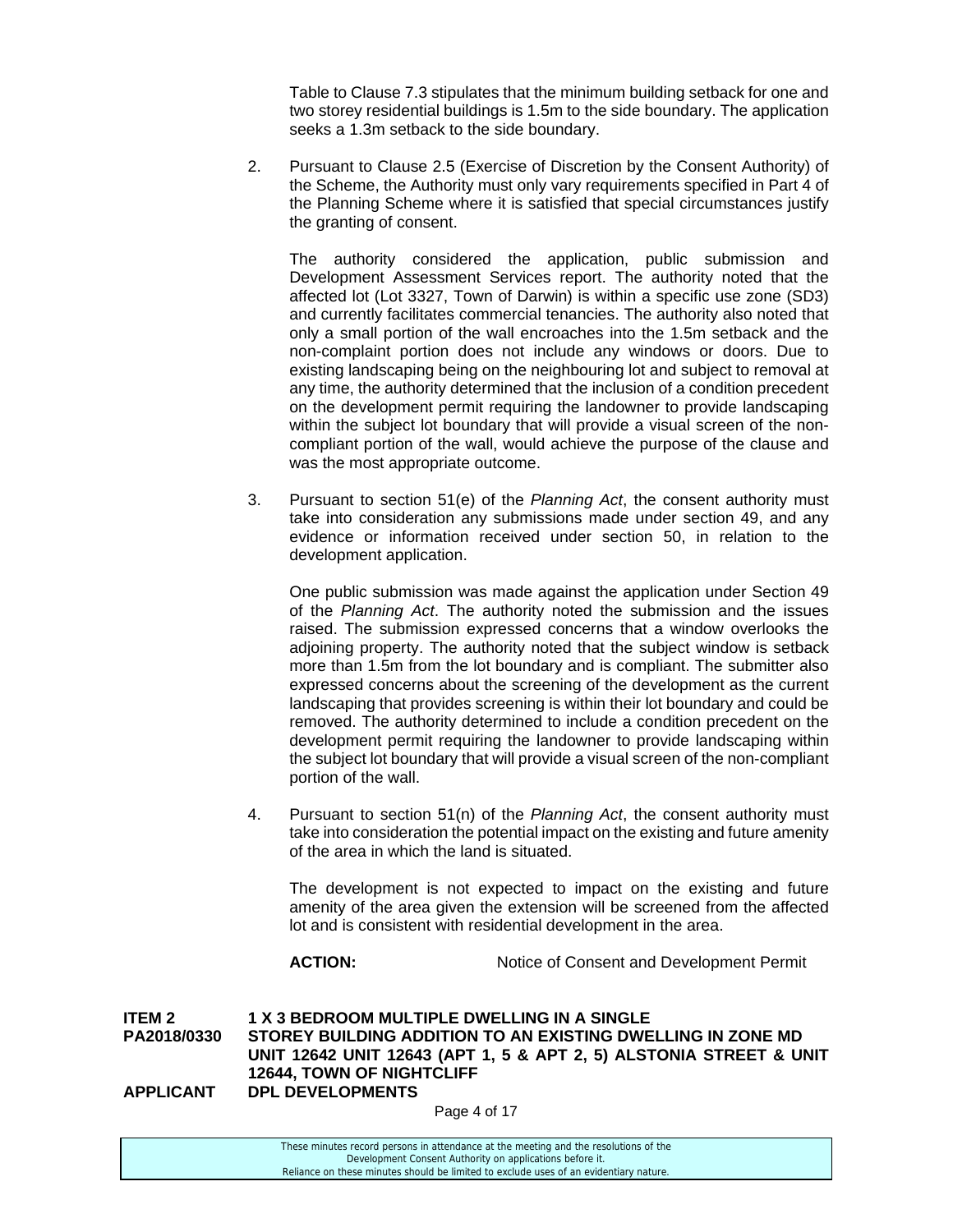Mr Darron Lyons (DPL Developments) attended. Ms Carolyn Marriot attended.

**RESOLVED** That, the Development Consent Authority vary the requirements of **157/18** Clause 7.3 (Building Setbacks of Residential Buildings and Ancillary Structures) of the Northern Territory Planning Scheme, and pursuant to section 53(a) of the *Planning Act*, consent to the application to develop Unit 12642 (1/5), Unit 12643  $(2/5)$  and Unit 12644 Alstonia Street, Town of Nightcliff for the purpose of 1  $\times$  3 bedroom multiple dwelling in a single storey building addition to an existing dwelling in Zone MD, subject to the following conditions:

## **CONDITIONS PRECEDENT**

- 1. Prior to the endorsement of plans and prior to commencement of works (including site preparation), an amended landscaping plan providing additional details regarding the private open space areas, to the satisfaction of the consent authority and must be submitted to and approved by the consent authority. When approved, the plans will be endorsed and will then form part of the permit. The plans must be drawn to scale with dimensions and must be generally in accordance with the plans submitted with the application but modified to show:
	- (a) species of plants;
	- (b) fencing details illustrating:
		- a solid wall or screen fence not less than 1.8 metres high: or
		- fencing to a height not less than 1.8 metres high and planted with dense vegetation.
- 2. Prior to the commencement of works, a schematic plan demonstrating the on-site collection of stormwater and its discharge into the City of Darwin stormwater drainage system shall be submitted to and approved by the City of Darwin, to the satisfaction of the consent authority. The plan shall include details of site levels and Council's stormwater drain connection points. The plan shall also indicate how stormwater will be collected on the site and connected underground to Council's system.
- 3. Prior to the commencement of works (including site preparation), the applicant is to prepare an Environmental Construction Management Plan (ECMP) to the requirements of the City of Darwin, to the satisfaction of the consent authority. The ECMP is to address how construction will be managed on the site, and is to include details of waste management, traffic control and haulage routes, stormwater drainage and the use of City of Darwin land.
- 4. Prior to the commencement of works (including site preparation), the applicant is to prepare a dilapidation report covering infrastructure within the road reserve to the requirements of the City of Darwin, to the satisfaction of the consent authority.

### **GENERAL CONDITIONS**

5. The works carried out under this permit shall be in accordance with the drawings endorsed as forming part of this permit.

These minutes record persons in attendance at the meeting and the resolutions of the Development Consent Authority on applications before it. Reliance on these minutes should be limited to exclude uses of an evidentiary nature.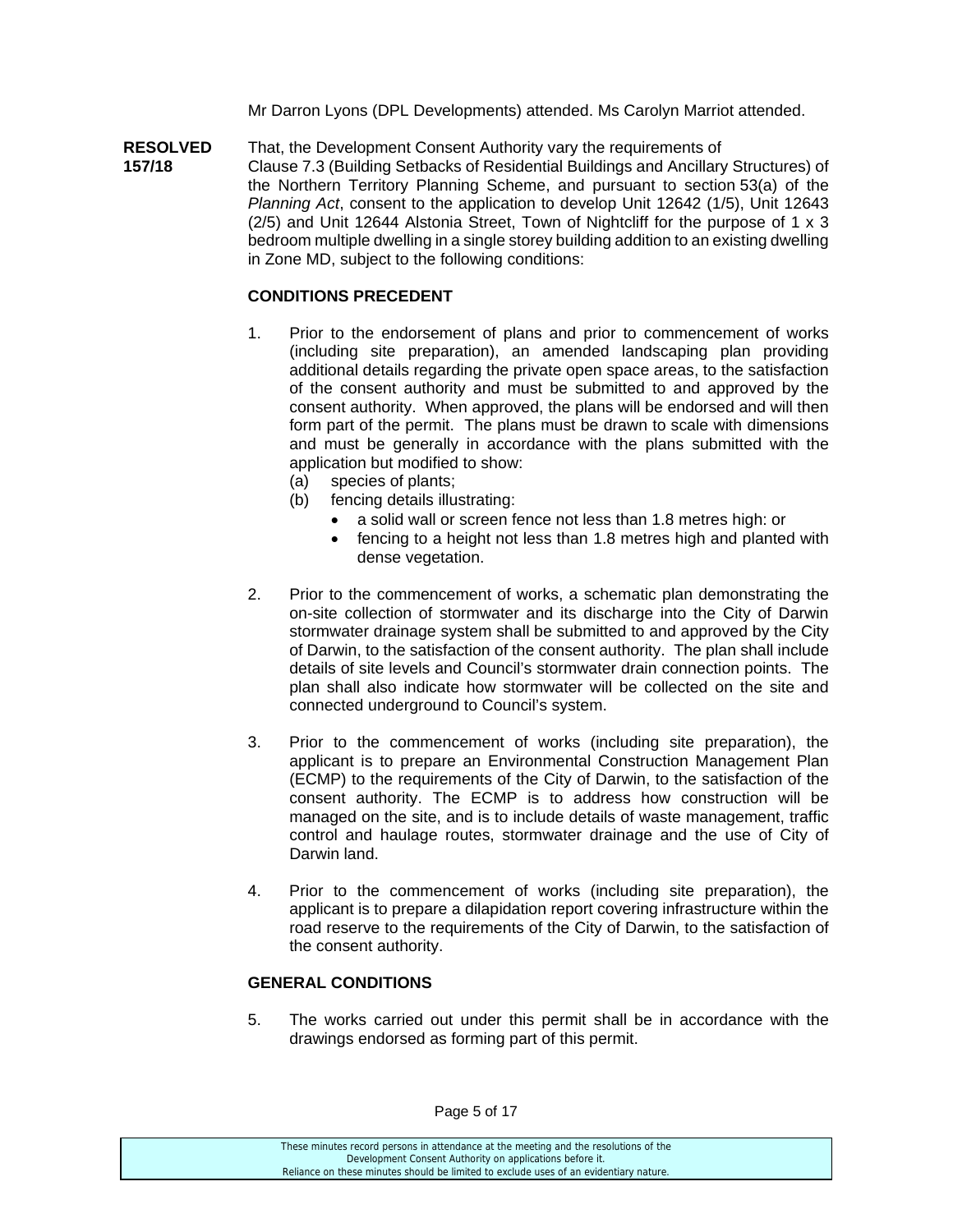- 6. The owner of the land must enter into agreements with the relevant authorities for the provision of water supply, drainage, sewerage and electricity facilities, to the development shown on the endorsed plan in accordance with the authorities' requirements and relevant legislation at the time.
- 7. Any developments on or adjacent to any easements on site shall be carried out to the requirements of the relevant service authority to the satisfaction of the consent authority.
- 8. Stormwater is to be collected and discharged into the drainage network to the technical standards of and at no cost to City of Darwin to the satisfaction of the consent authority.
- 9. Storage for waste bins is to be provided to the requirements of the City of Darwin to the satisfaction of the consent authority.
- 10. No fence, hedge, tree or other obstruction exceeding a height of 0.6m is to be planted or erected so that it would obscure sight lines at the junction of the driveway and the public street.
- 11. The private open space areas of each dwelling shall be screened on each boundary by:
	- (a) the erection of a solid wall or screen fence not less than 1.8 metres high: or
	- (b) fenced to a height not less than 1.8 metres high and planted with dense vegetation.
- 12. Before occupation of the development starts, the landscaping works shown on the endorsed plans must be carried out and completed to the satisfaction of the consent authority.
- 13. The landscaping shown on the endorsed plans must be maintained to the satisfaction of the consent authority, including that any dead, diseased or damaged plants are to be replaced.

## **NOTES**

- 1. The Power and Water Corporation advises that the Water and Sewer Services **Development** Development Section (landdevelopmentnorth@powerwater.com.au) and Power Network Engineering Section (powerconnections@powerwater.com.au) should be contacted via email a minimum of 1 month prior to construction works commencing in order to determine the Corporation's servicing requirements, and the need for upgrading of on-site and/or surrounding infrastructure.
- 2. Any proposed works on/over City of Darwin property shall be subject to separate application to City of Darwin and shall be carried out to the requirements and satisfaction of City of Darwin.
- 3. City of Darwin advises that designs and specifications for landscaping of the road verges adjacent to the property shall be submitted for approval by the General Manager Infrastructure, City of Darwin and all approved works shall be constructed at the applicant's expense, to the requirements of City of Darwin.

Page 6 of 17

| These minutes record persons in attendance at the meeting and the resolutions of the  |
|---------------------------------------------------------------------------------------|
| Development Consent Authority on applications before it.                              |
| Reliance on these minutes should be limited to exclude uses of an evidentiary nature. |
|                                                                                       |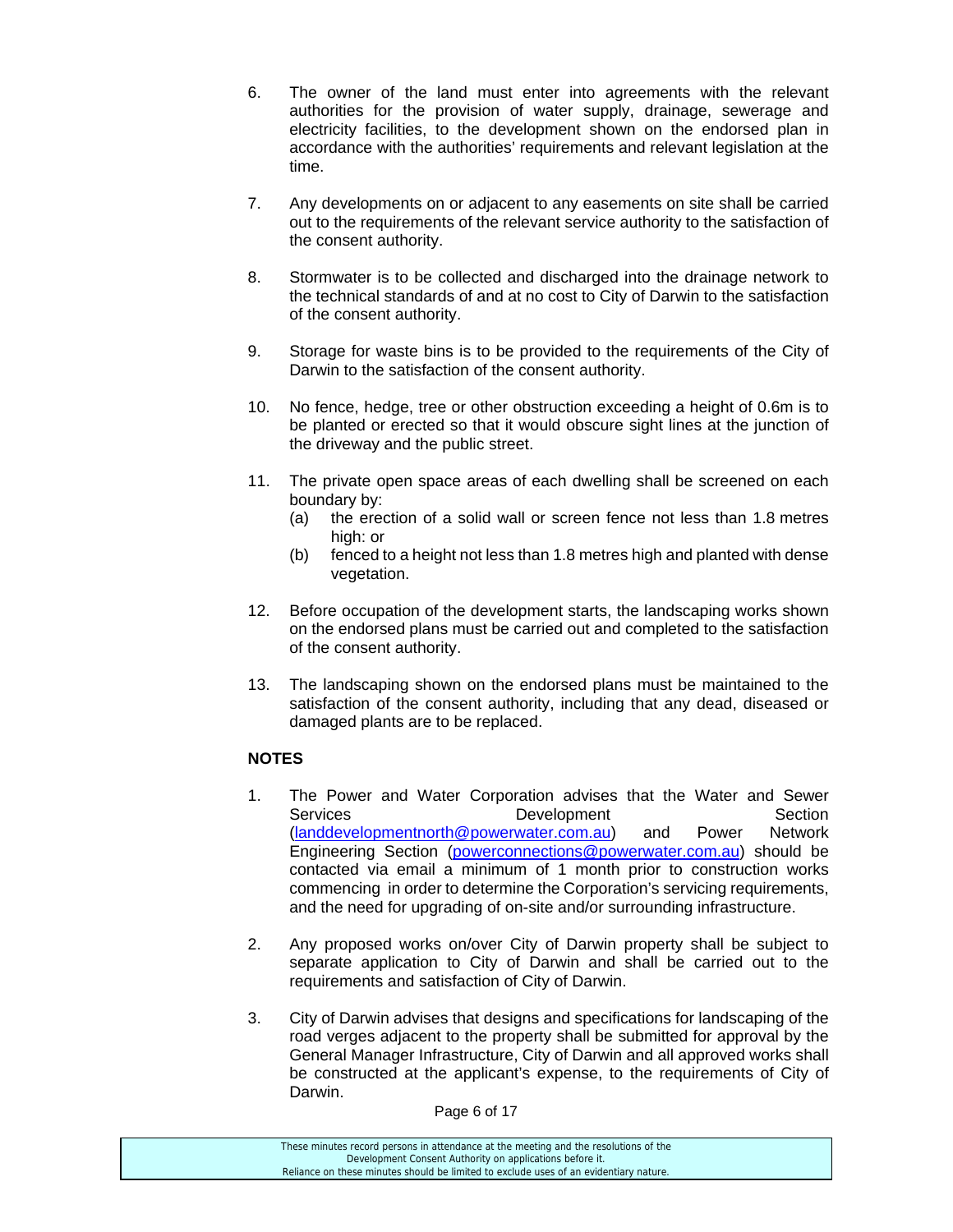- 4. The Northern Territory Environment Protection Authority advises that construction work should be conducted in accordance with the Authority's Noise Guidelines for Development Sites in the Northern Territory. The guidelines specify that on-site construction activities are restricted to between 7am and 7pm Monday to Saturday and 9am to 6pm Sunday and Public Holidays. For construction activities outside these hours refer to the guidelines for further information.
- 5. This development permit does not grant "building approval" for the proposed structure. The Building Code of Australia requires that certain structures within 900mm of a boundary meets minimum fire resistance level requirements and you are advised to contact a registered private Building Certifier to ensure that you have attained all necessary approvals before commencing demolition or construction works.

# **REASONS FOR THE DECISION**

1. Pursuant to section 51(a) of the *Planning Act,* the consent authority must take into consideration the planning scheme that applies to the land to which the application relates.

 The development proposed is consistent with the purpose of Zone MD (Multiple Dwelling) of the Northern Territory Planning Scheme (NTPS) to provide for a range of housing options to a maximum height of two storeys above ground level. The scale, character and style of the proposal is compatible with the streetscape and surrounding development.

 The proposal has been assessed against the Northern Territory Planning Scheme and does not comply with clause 7.3 (Building Setbacks of Residential Buildings and Ancillary Structures).

2. Pursuant to Clause 2.5 (Exercise of Discretion by the Consent Authority) of the Northern Territory Planning Scheme, the Authority may consent to a development that does not meet the standard set out in Part 4 and 5 of the Planning Scheme where it is satisfied that special circumstances justify the granting of consent.

 The following design features and site conditions are considered to be sufficient special circumstances to justify the granting of a variation to Clause 7.3 (Building Setbacks of Residential Buildings and Ancillary Structures) of the scheme. The reasons for which are outlined below:

- The recent unit title schemes subdivision meets part 5 of the NTPS for the lot size and configuration.
- Due to the small size of the lot, which is anticipated in zone MD (Multiple Dwelling), providing a functional parking space and vehicle manoeuvring is limited.
- If the posts were to be setback further from the side boundary, this would interfere with the functionality of vehicle manoeuvring and parking.

 A thorough assessment of the application against the *Planning Act* and Northern Territory Planning Scheme has been conducted by Development

| These minutes record persons in attendance at the meeting and the resolutions of the  |
|---------------------------------------------------------------------------------------|
| Development Consent Authority on applications before it.                              |
| Reliance on these minutes should be limited to exclude uses of an evidentiary nature. |
|                                                                                       |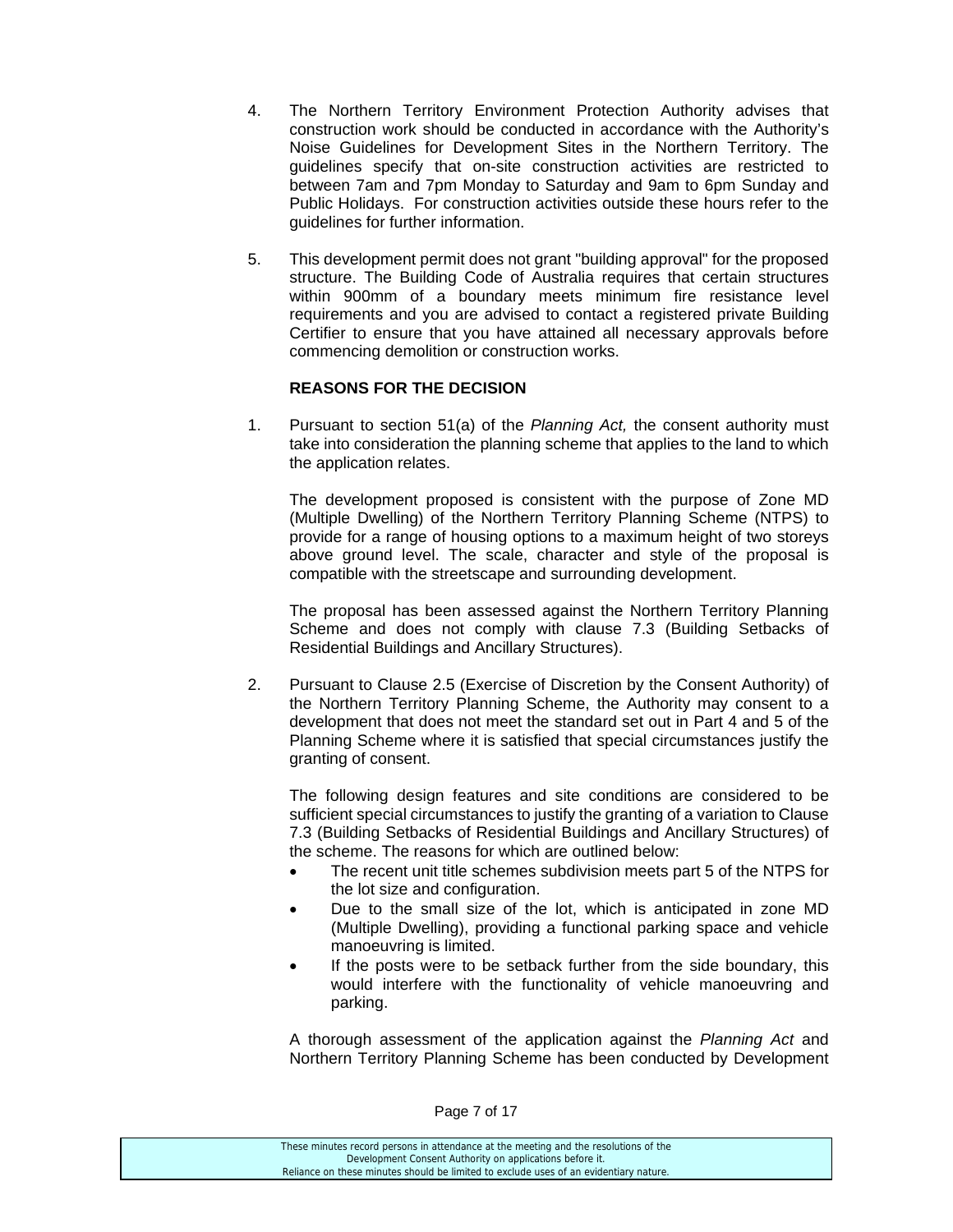Assessment Services. Variation to the requirements of clause 7.3 (Building Setbacks of Residential Buildings and Ancillary Structures) is supported as:

- Special circumstances exist to justify the giving of consent.
- The location of the proposed parking spaces does not restrict vehicle movement on site or vehicle parking.
- The side setback non-compliance remains consistent with the purpose of the clause in which the proposal is compatible with the streetscape and surrounding development, minimise any adverse effects of building massing when viewed from adjoining land and the street, avoids undue overlooking of adjoining properties and is encouraging breeze penetration through and between buildings.
- 3. Pursuant to section 51(e) of the *Planning Act*, the consent authority must take into consideration any submissions made under section 49, and any evidence or information received under section 50, in relation to the development application.

 One submission was received under section 49 in relation to the development application. The submission was made by Ms Marriott. The submission objects to the application on the following grounds:

- The exhibition notice did not indicate the application is an 'Amended Development Application.'
- The present houses' footprint is not suitably situated on the land for it to be subdivided into a battle-axe shape.
- Privacy and noise issues due to driveway access.
- Not consistent with the publics' expectation of land use in the area.
- To use this MD land correctly would be to start afresh with two new buildings, designed so that each has privacy with a duplex type design.

 Ms Marriott was present at the meeting and made further comment in regards to the driveway being adjacent to bedrooms in the existing dwelling. Ms Marriott advised of a loss of privacy due to vehicles and people walking past accessing the rear dwelling. Ms Marriot suggested that a better design outcome would be to redesign the lot with a duplex.

 The authority noted Ms Marriot's submissions and explained that the current zoning of the land allowed for such a lot configuration under the *Unit Title Schemes Act*. The authority acknowledged the comments from Development Assessment Services in response to matters raised within Ms Marriot's written submission that explained:

- This application is not a variation to an existing development application.
- A unit title schemes subdivision approved the existing unit configuration. This application is not for subdivision or alteration of the boundaries.
- Access to the rear lot is via an internal driveway and was previously approved through the unit title schemes subdivision. Setbacks do not apply to internal unit title boundaries. Additionally, setbacks are measured from lot boundaries to the wall of a building or a support column. Due to these reasons, the distance between the existing dwelling and the driveway does not have setback requirements.
- Darwin Mid Suburbs Area Plan (DMSAP) is a referenced document under schedule 2 of the Planning Scheme. The lot and surrounding area is identified for multiple dwelling residential with the objective of

Page 8 of 17

These minutes record persons in attendance at the meeting and the resolutions of the Development Consent Authority on applications before it. Reliance on these minutes should be limited to exclude uses of an evidentiary nature.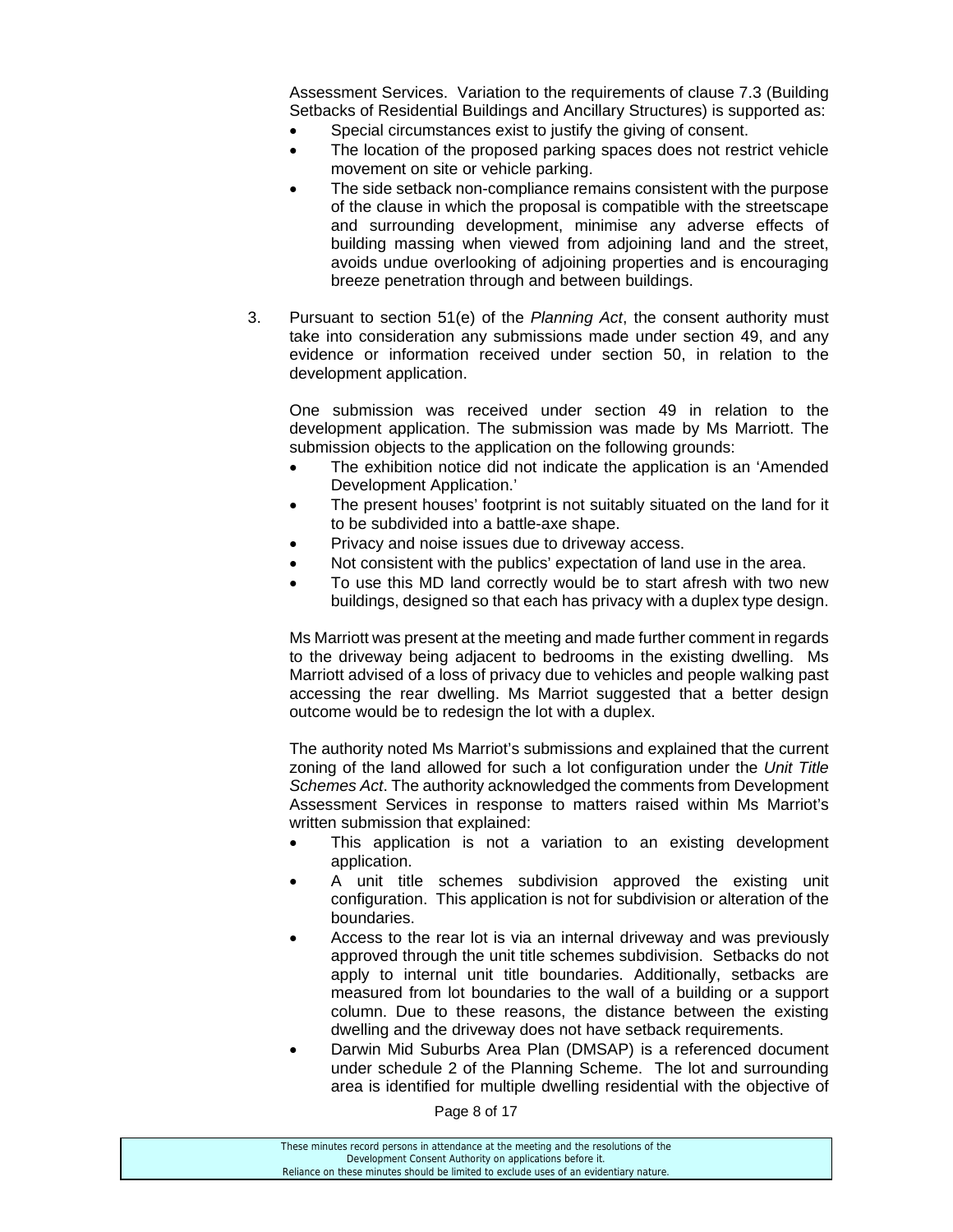development of multiple dwellings on one site. In developing the DMSAP, public consultation was conducted throughout the process which gauged public opinion.

- Furthermore, the development is consistent with the NT Compact Urban Growth policy providing greater densities around activity centres and transport nodes, which is reasonably anticipated within the locality.
- 4. Pursuant to section 51(n) of the *Planning Act*, the consent authority must take into consideration the potential impact on the existing and future amenity of the area in which the land is situated.

 The proposed development is within zone MD (Multiple Dwelling). The development of multiple dwellings on one lot is considered appropriate within the zone and does not negatively impact the amenity of the area.

 There is no change of use proposed and the proposed 1 x 3 bedroom multiple dwelling in a single storey building addition to an existing dwelling in zone MD (Multiple Dwelling) would be unlikely to have an adverse impact on the existing and future amenity of the area. The impact on visual amenity would be minimal, as the siting of the building is at the rear of a battle-axe lot with a substantial distance to the public roads.

**ACTION:** Notice of Consent and Determination Permit

#### **ITEM 3 KIOSK (SHOP) AND AMENITIES BUILDING ADDITIONS TO AN EXISTING PA2018/0306 LEISURE AND RECREATION USE (WAVE POOL) LOT 10177 (2) STOKES HILL ROAD, TOWN OF DARWIN APPLICANT DKJ PROJECTS ARCHITECTURE PTY LTD**

Mr Adam Walker (DKJ Projects Architecture Pty Ltd) and Mr John Kassaras (Darwin Waterfront Corporation) attended.

**RESOLVED** That, the Development Consent Authority determine to reduce the car parking **158/18** requirements pursuant to Clause 6.5.2 (Reduction in Parking Requirements) of the Northern Territory Planning Scheme, and pursuant to section 53(a) of the *Planning Act*, consent to the application to develop Lot 10177 (2) Stokes Hill Road, Town of Darwin for the purpose of a kiosk (shop) and amenities building additions to an existing leisure and recreation use (wave pool), subject to the following conditions:

#### **GENERAL CONDITIONS**

- 1. The works carried out under this permit shall be in accordance with the drawings endorsed as forming part of this permit.
- 2. The owner of land must enter into agreements with the relevant authorities for the provision of water supply, sewerage and electricity to the development shown on the endorsed plan in accordance with the authorities' requirements and relevant legislation at the time.
- 3. Any developments on or adjacent to any easements on site shall be carried out to the requirements of the relevant service authority to the satisfaction of the consent authority.

These minutes record persons in attendance at the meeting and the resolutions of the Development Consent Authority on applications before it. Reliance on these minutes should be limited to exclude uses of an evidentiary nature.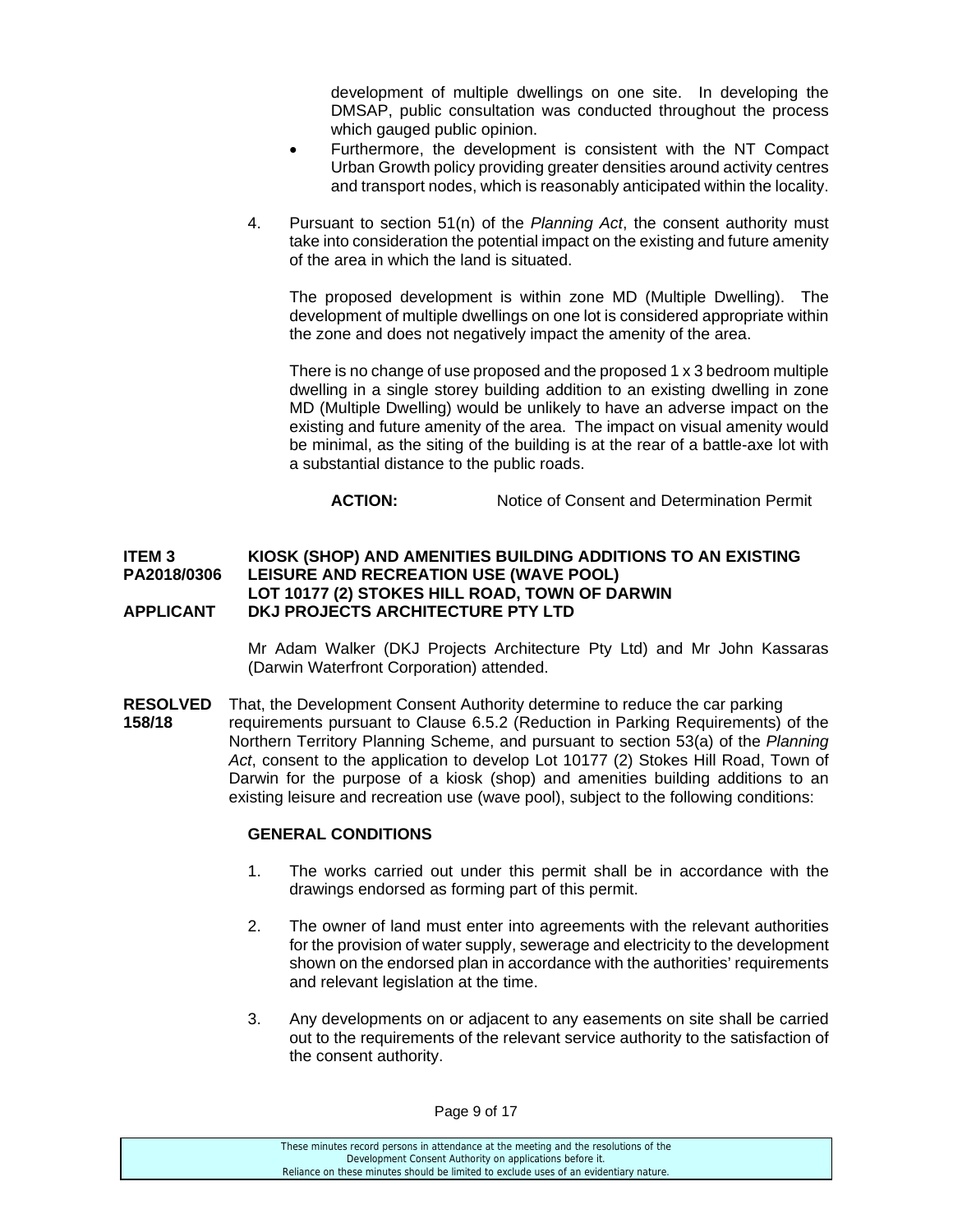- 4. The applicant/land owner must provide written confirmation from a suitably qualified person that the buildings will be constructed to withstand the effects of a primary storm surge event, to the satisfaction of the consent authority.
- 5. Any air conditioning condensers (including any condenser units required to be added or replaced in the future) are to be appropriately screened from public view and from view of neighbouring or nearby developments (or developments reasonably anticipated), located so as to minimise thermal and acoustic impacts on neighbouring properties and condensate disposed of to ground level in a controlled manner to the satisfaction of the consent authority. The use of angled louvered slats for screening purposes is acceptable, however the slat screening must be designed with a panel to gap ratio, such that the condenser units are not readily visible from any angle.
- 6. Any roof top plant equipment (such as any vents and ducting associated with requirements for ventilation purposes or similar) that will placed on the rooftop of the development shall be appropriately screened, or designed to soften the visual impact of such equipment from view from neighbouring or nearby developments (or developments reasonably anticipated).
- 7. Any pipes, fixtures, fittings and vents servicing any building on the site must be concealed in service ducts or otherwise hidden from view to the satisfaction of the consent authority.

## **NOTES**

- 1. The Power and Water Corporation advises that the Water and Sewer Services **Development** Development Section (landdevelopmentnorth@powerwater.com.au) and Power Network Engineering Section (powerconnections@powerwater.com.au) should be contacted via email a minimum of 1 month prior to construction works commencing in order to determine the Corporation's servicing requirements, and the need for upgrading of on-site and/or surrounding infrastructure.
- 2. The Environment division of the Department of Environment and Natural Resources advise that construction work should be conducted in accordance with the Authority's Noise Guidelines for Development Sites. The guidelines specify that on-site construction activities are restricted to between 7am and 7pm Monday to Saturday and 9am to 6pm Sunday and Public Holidays. For construction activities outside these hours refer to the guidelines for further information.

# **REASONS FOR THE DECISION**

1. Pursuant to section 51(a) of the *Planning Act*, the consent authority must take into consideration the planning scheme that applies to the land to which the application relates.

Page 10 of 17 The development comprises a kiosk (shop) and amenities additions to an existing leisure and recreation facility (wave pool) at the Darwin Waterfront. The development is within Zone CB (Central Business) of which the primary purpose is to provide for a diversity of activities, with a commitment to the separation of incompatible activities. In Zone CB, building form and design is expected to be sensitive to the needs to pedestrian movement and facilitate the creation of safe and active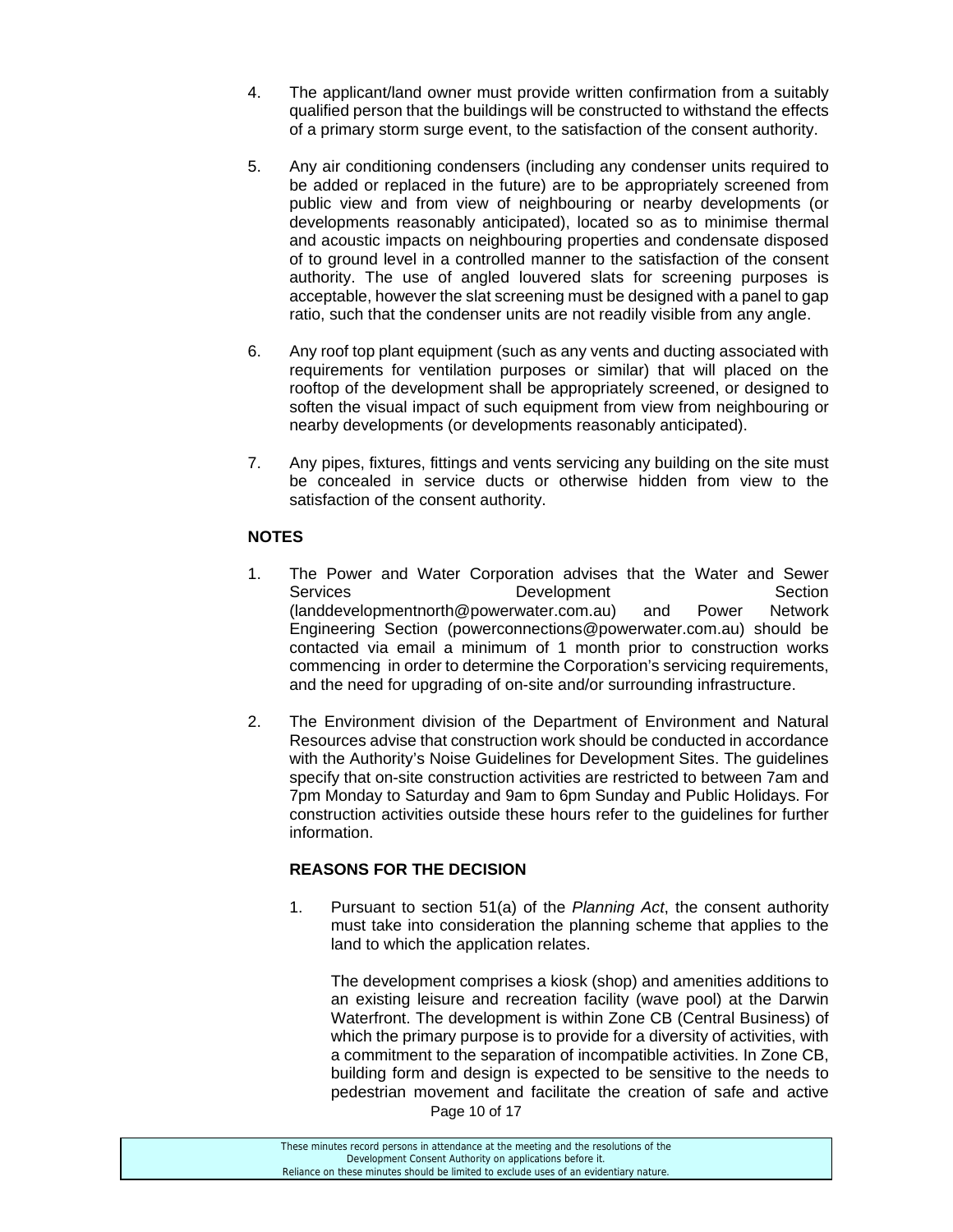street frontages and public places and a vibrant commercial precinct. The kiosk and amenities building accords with the zone purpose statement by providing facilities for an existing, anticipated use in the zone.

 In addition, Clause 14.1.1 (Darwin City Waterfront Planning Principles and Area Plan) provides more specifically for the planning and development of the Darwin Waterfront area within Zone CB. The proposal achieves the planning principles by improving the convenience of facilities provided as part of an existing recreational facility at the Waterfront, honouring existing pedestrian connections in the area, and achieving an appropriate scale and character.

2. The proposal has been considered against Clauses 6.14 (Land Subject to Flooding and Storm Surge) and 14.1.1 in relation to the location of the land being situated within a primary storm surge area. The development comprises an ancillary addition to an existing leisure and recreation facility, and recreation uses are identified by Clause 6.14 as suitable uses within the primary storm surge area.

 Also, Clause 14.1.1 provides that the consent authority is to consider storm surge levels by siting the lowest floors (commercial and residential) within the development at a minimum of 6.5m AHD and the development will include a minimum finished floor area of 4.91m AHD only for the kiosk.

 Despite this, the kiosk addition will not intensity the existing leisure and recreational land use, and will not result in an agglomeration of people, or an increased number of people within a storm surge area. The kiosk is also limited in size, with a net floor area of  $19m^2$  only, plus storage areas of 15m<sup>2</sup>. The kiosk is also proposed in a location which is significantly lower in elevation than the surrounding commercial and residential buildings, and the finished floor level proposed relates to the existing site level. Using fill or another design technique to raise the finished floor level by an additional 1.59m would not be convenient or practical.

The authority noted the advice provided at the hearing regarding the extent of the sea wall at the Waterfront in mitigating flood events, and that the risks apply for the wave pool and lagoon precinct as a whole. As the Planning Scheme requires a minimum floor level for commercial buildings which is not being met and the buildings have the potential to be impacted, the authority requires confirmation that the buildings are designed to withstand storm surge conditions. The authority noted the storage area is intended for kiosk supplies and the pool toy storage only and is not proposing the storage of hazardous materials. Overall the impacts and risk of storm surge have been considered for the development and it is found that the risk to people and costs to the general community as a result of the development is low.

Page 11 of 17 An assessment against Clause 6.5.1 (Parking Requirements) of the Planning Scheme has identified an additional net floor area of 19m² for the kiosk plus storage areas of 15m², and in total, 1 additional space (0.7 spaces rounded) is required. The car parking for the original wave pool was calculated and constructed through earlier development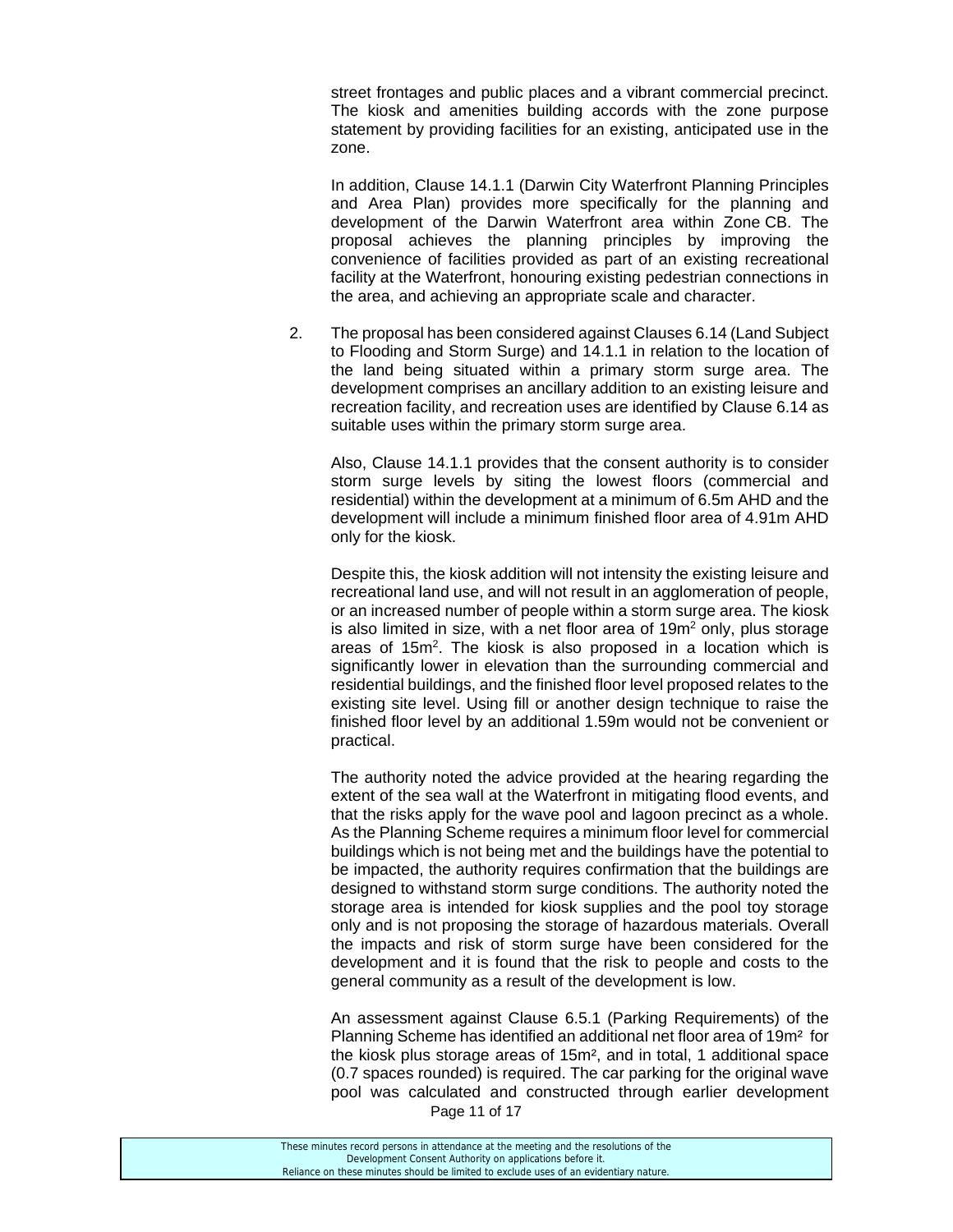permits with the required number of spaces provided within a multistorey car park nearby to the development. No additional car parking is included as part of the application. A reduction under Clause 6.5.2 (Reduction in Parking Requirements) for the 1 space shortfall is considered appropriate as the development comprises a limited increase in the net floor area, being limited in scale in relation to the broader Waterfront area, and any additional demand is not expected to generate any noticeable or significant increase to car parking demands.

3. Pursuant to section 51(j) of the *Planning Act*, the consent authority must take into consideration the capability of the land to which the proposed development relates to support the proposed development and the effect of the development on the land and on other land, the physical characteristics of which may be affected by the development.

The site has been identified as being affected by the primary storm surge area as included in reason 2. In summary, the level of risk as a result of the additions is considered low as the proposal relates to an existing use, is of limited scale, and will not result in an increased number of people within the primary storm surge area. No other concerns have been identified with regard to the capability of the land in accommodating the development.

4. Pursuant to section 51(n) of the *Planning Act*, the consent authority must take into consideration the potential impact on the existing and future amenity of the area in which the land is situated.

The buildings are ancillary to an existing recreation use, and although situated within a broader open space area, are generally contained within the existing fenced compound of the wave pool. As the buildings are single storey only and are limited in scale, there is no expected impact on views throughout the Darwin waterfront. The demolition plan submitted with the application confirms that only landscaping within the proposed building footprints will be removed, with the landscaping in the broader area to be retained. Accordingly, the development is not expected to impact on the broader amenity of the area.

**ACTION:** Notice of Consent and Development Permit

#### **ITEM 4 VISITOR CENTRE WITH MULTI-PURPOSE COMMUNITY PA2018/0336 FACILITIES, INTERPRETIVE CENTRE, SOUVENIR SHOP, EVENT AND FUNCTION SPACE AND AMPHITHEATRE LOT 6524 (200) GARDENS ROAD, TOWN OF DARWIN APPLICANT NORTHERN PLANNING CONSULTANTS PTY LTD**

Mr Brad Cunnington (Northern Planning Consultants Pty Ltd), Mr Bryan Harty (Department of Tourism and Culture), Mr Hully Liveris (Hully Liveris Design Co. Pty Ltd), Mr Daryl Hudson (Department of Tourism and Culture) Jan Jensen (Turner Townsend Thinc) and Mr Michael Petrelis (Department of Infrastructure, Planning and Logistics) attended.

Mr Brad Cunnington tabled a plan showing the storm surge extent.

Page 12 of 17

| These minutes record persons in attendance at the meeting and the resolutions of the  |
|---------------------------------------------------------------------------------------|
| Development Consent Authority on applications before it.                              |
| Reliance on these minutes should be limited to exclude uses of an evidentiary nature. |
|                                                                                       |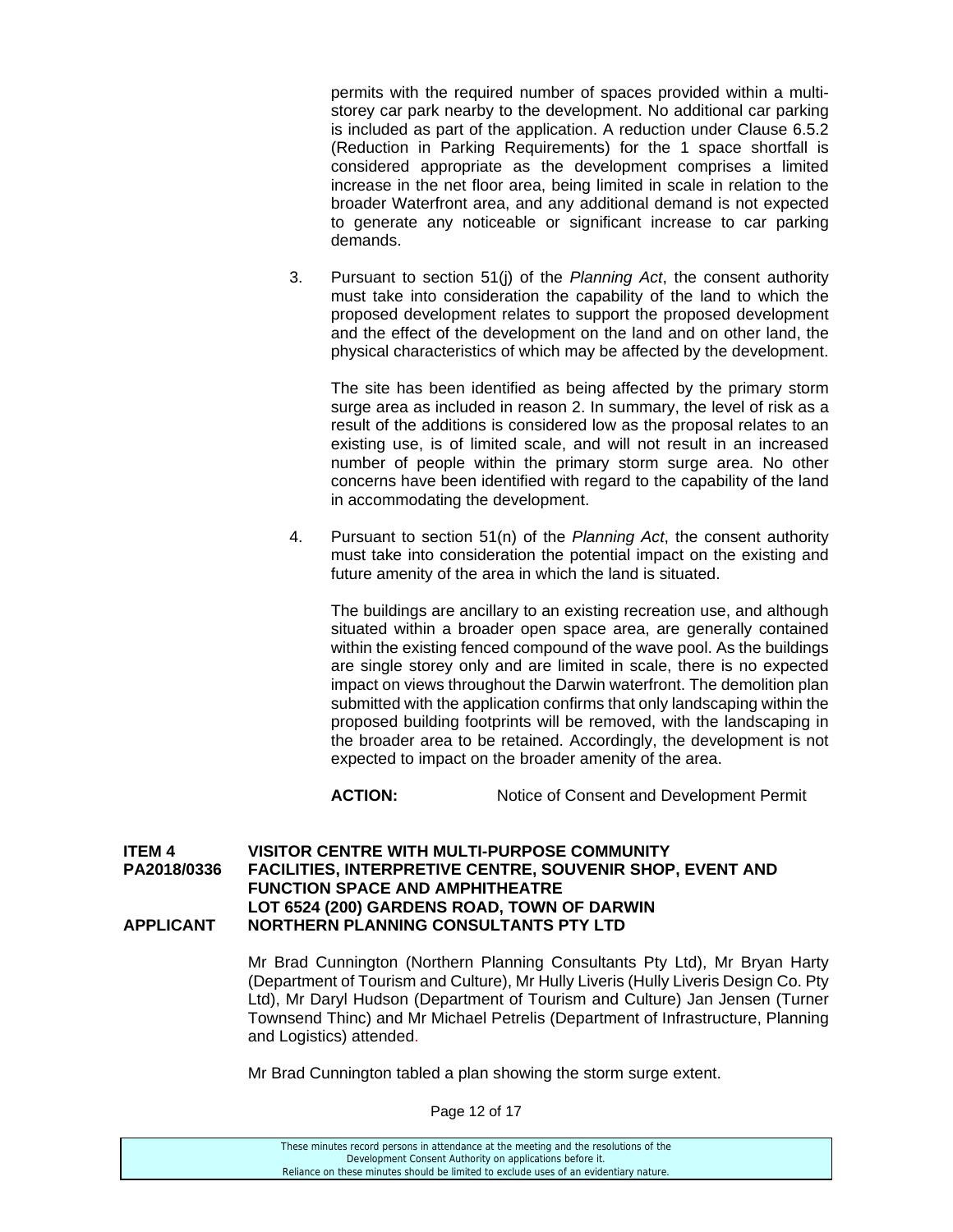**RESOLVED** That, pursuant to section 53(a) of the *Planning Act*, the Development Consent **159/18** Authority consent to the application to develop Lot 6524 (200) Gardens Road, Town of Darwin for the purpose of a visitor centre with multi-purpose community facilities, interpretive centre, souvenir shop, event and function space and amphitheatre, subject to the following conditions:

## **CONDITIONS PRECEDENT**

- 1. Prior to the endorsement of plans and prior to commencement of works (including site preparation), confirmation must be provided that there are no impediments under the *Heritage Act* preventing the approval of the visitor centre with multi-purpose community facilities, interpretive centre, souvenir shop, event and function space and amphitheatre.
- 2. Prior to the endorsement of plans and prior to the commencement of works (including site preparation), amended plans to the satisfaction of the consent authority must be submitted to and approved by the consent authority. When approved, the plans will be endorsed and will then form part of the permit. The plans must be drawn to scale, and must be generally in accordance with the plans submitted with the application but modified to show: (a) removal of the bus bays within the Gardens Road reserve.

## **GENERAL CONDITIONS**

- 3. The works carried out under this permit shall be in accordance with the drawings endorsed as forming part of this permit.
- 4. The owner of the land must enter into agreements with the relevant authorities for the provision of water supply, sewerage and electricity to the development shown on the endorsed plan in accordance with the authorities' requirements and relevant legislation at the time.
- 5. Any developments on or adjacent to any easements on site shall be carried out to the requirements of the relevant service authority to the satisfaction of the consent authority.
- 6. The applicant/land owner must provide written confirmation from a suitably qualified person that the buildings have been constructed to withstand the effects of a primary storm surge event, or otherwise demonstrate that the development is situated outside of the primary storm surge area to the satisfaction of the consent authority.
- 7. Appropriate soil erosion, sediment and dust control measures must be effectively implemented throughout the construction stage of the development and all disturbed soil surfaces must be suitably stabilised against erosion at completion of works, to the satisfaction of the consent authority.
- 8. All air conditioning condensers (including any condenser units required to be added or replaced in the future) are to be appropriately screened from public view, located so as to minimise thermal and acoustic impacts on neighbouring properties and condensate disposed of to ground level in a controlled manner to the satisfaction of the consent authority.

Development Consent Authority on applications before it. Reliance on these minutes should be limited to exclude uses of an evidentiary nature.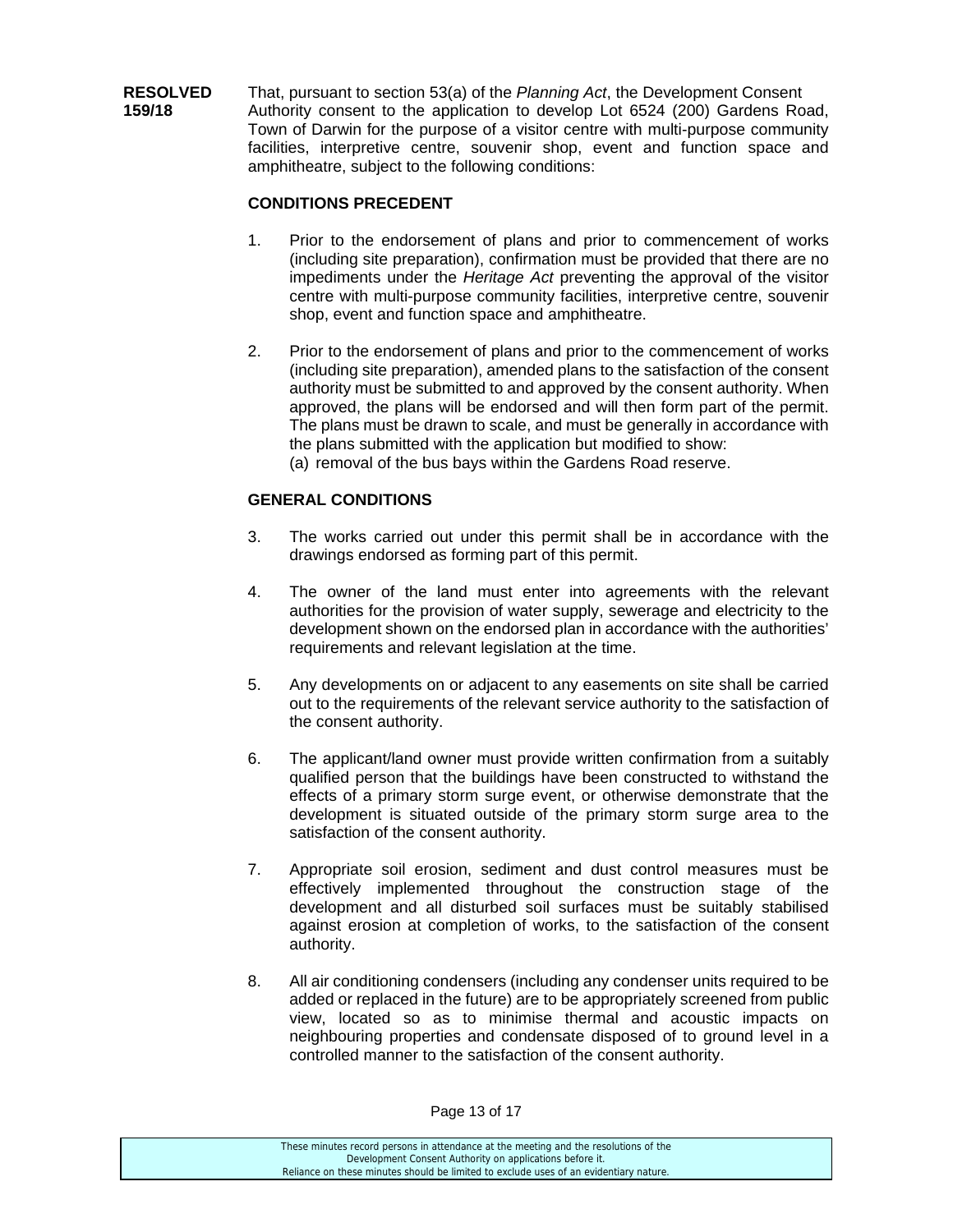9. All pipes, fixtures, fittings and vents servicing any building on the site must be concealed in service ducts or otherwise hidden from view to the satisfaction of the consent authority.

## **NOTES**

- 1. The Power and Water Corporation advises that the Water and Sewer Services **Development** Development Section (landdevelopmentnorth@powerwater.com.au) and Power Network Engineering Section (powerconnections@powerwater.com.au) should be contacted via email a minimum of 1 month prior to construction works commencing in order to determine the Corporation's servicing requirements, and the need for upgrading of on-site and/or surrounding infrastructure.
- 2. The Environment division of the Department of Environment and Natural Resources advise that construction work should be conducted in accordance with the Authority's Noise Guidelines for Development Sites. The guidelines specify that on-site construction activities are restricted to between 7am and 7pm Monday to Saturday and 9am to 6pm Sunday and Public Holidays. For construction activities outside these hours refer to the guidelines for further information.
- 3. Professional advice regarding implementation of soil erosion control and dust control measures to be employed throughout the construction phase of the development are available from Department of Environment and Natural Resources.
- 4. Any proposed works which fall within the scope of the Construction Industry Long Service Leave and Benefits Act must be notified to NT Build by lodgement of the required Project Notification Form. Payment of any levy must be made prior to the commencement of any construction activity. NT Build should be contacted via email (info@ntbuild.com.au) or by phone on 08 89364070 to determine if the proposed works are subject to the Act.
- 5. The City of Darwin advises that any works on/over Council property shall be subject to separate approval, at no cost to Council.
- 6. A permit to work within a road reserve may be required from the City of Darwin before commencement of any works within the road reserve.

## **REASONS FOR THE DECISION**

1. Pursuant to section 51(a) of the *Planning Act*, the consent authority must take into consideration the planning scheme that applies to the land to which the application relates.

The development comprises a visitor centre with multi-purpose community facilities at the George Brown Darwin Botanic Gardens (Botanic Gardens). The building includes a combination of outdoor breezeways and open deck areas, with indoor spaces including an interpretive centre and media room, souvenir shop, and event space. The building also includes an amphitheatre stage proposed to the east.

Page 14 of 17 2. The development is within Zone PS (Public Open Space) of which the primary purpose is to provide public areas for recreation activity. The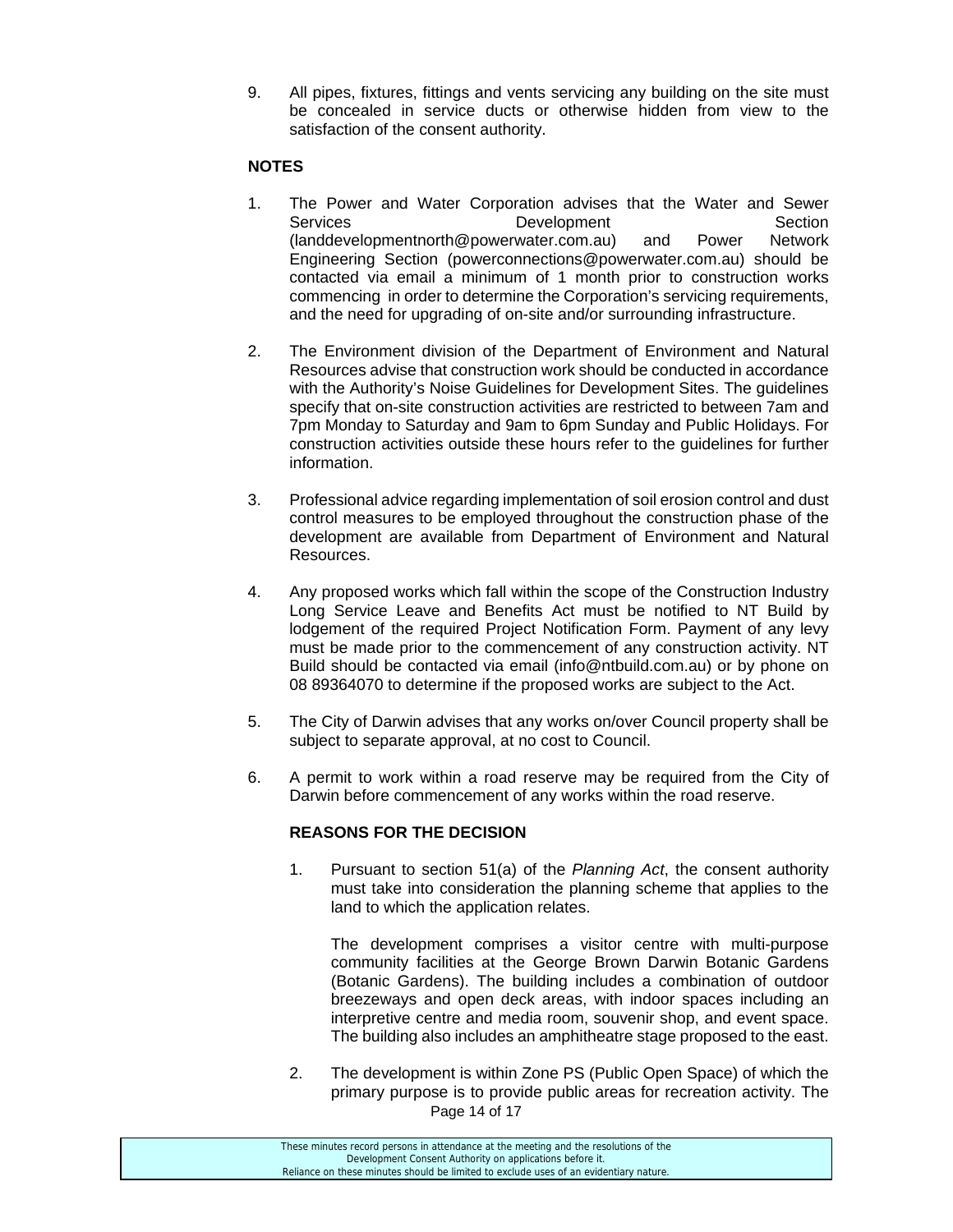zone provides that development should be limited to that which is for public use and enjoyment consistent with the recreational opportunities of the land and which has minimal adverse impact (if any) on adjoining or nearby property. The development is consistent with the zone as it is largely ancillary to the broader use and maintains public areas for recreational activity. The development will increase the range of the facilities available, including allowing for an improved visitor experience through learning opportunities in the interpretive centre, and new amenities and a small shop.

Although a prohibited use in Zone PS, the souvenir 'shop' is considered entirely ancillary pursuant to Clause 2.9 of the Planning Scheme, given it is limited in floor area, and its location well within the Botanic Gardens. The event area and amphitheatre build upon the enjoyment of the existing open space area, making use of the existing topography. The maximum height of the building at 7.8m above the existing ground level complies with Clause 6.1 (General Height Control) of the Planning Scheme.

- 3. The development has been assessed against Clause 6.14 (Land Subject to Flooding and Storm Surge) of the Planning Scheme as the site is identified as being located within the primary and secondary storm surge areas. Clause 6.14 identifies that development in the primary storm surge area should be limited to uses including open space and recreation. It is considered that components of developments ancillary to the listed uses are also acceptable in the primary storm surge area. Whilst the building may attract an increased number of people to the Botanic Gardens as it improves the facilities available, the development is not required as a primary service to the community and is as such not expected to result in any increased risk to people or the general community. The applicant has confirmed that the building provides a minimum finished floor level of 6.25m AHD, which demonstrates that the final siting has considered the potential impacts of storm surge. Given the building is situated close to the edge of the area identified as being affected by storm surge, it is considered appropriate that the applicant either demonstrate that the building is designed to withstand storm surge conditions, or otherwise demonstrate that the development is situated outside of the primary storm surge area.
- 4. The Botanic Gardens has three existing car parking areas across the site including two accessed from Gardens Road, and one from Geranium Street. Overall, approximately 84 spaces are provided at the site and no new parking spaces are included as part of the development. A parking rate consistent with a community centre has been applied for the interpretive / visitor centre component as this area will be used for natural and cultural information displays, which is separate to the event space which will be used for functions and is assessed as a leisure and recreation use. The open deck area which can be used for displays, plus the amphitheatre are noted as not being included within the net floor area, and not technically generating any car parking, however may still attract visitors to the site.
- Page 15 of 17 5. Overall an assessment against Clause 6.5.1 (Parking Requirements) of the Planning Scheme has identified that 32 spaces are required, and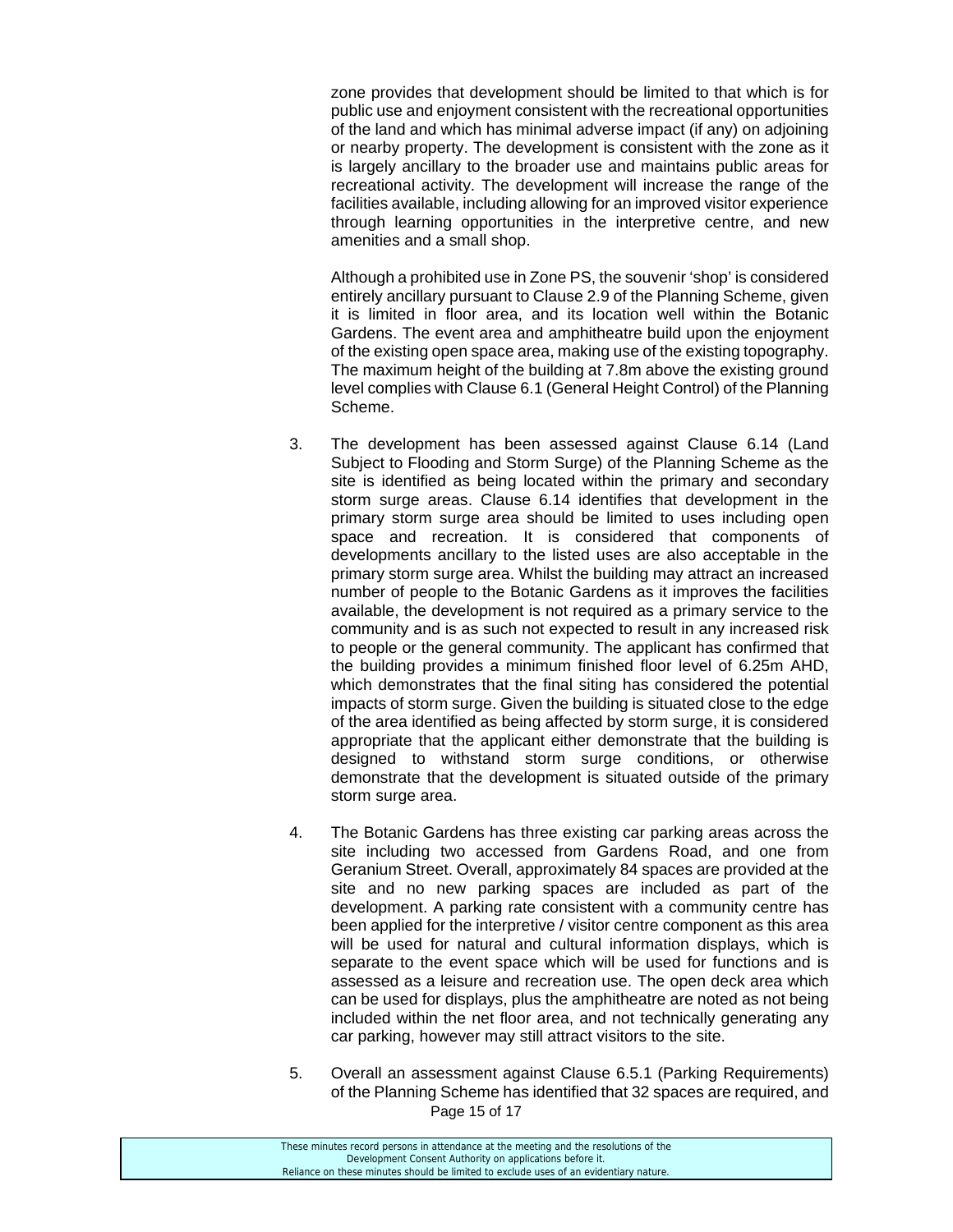accounting for the existing restaurant and approved deck addition which require 22 spaces, a surplus of at least 30 spaces remain for the other existing components of the Botanic Gardens including the recreational areas, the existing visitors centre, and for events and functions at the existing amphitheatre.

The assessment has found that the development can be accommodated within the existing spaces for the majority of days. On the majority of days, it will be the interpretive / visitor centre and shop which will contribute to any car parking demand, rather than the event space. These components are considered in the context of other uses and facilities, such that that majority of visitors to these areas are also likely to be visiting the broader gardens. It is also expected that on function days, some overflow of parking will occur, to a similar degree as would already occur during other functions held at the Gardens. On major event days, the management of car parking through temporary parking and traffic controls through can continue to occur, and events in the building are not expected to be held during those times.

6. Pursuant to section 51(e) of the *Planning Act*, the consent authority must take into account any submissions made under section 49.

One public submission was received in relation to the development which commented that whilst the plans for the visitor centre were attractive, that there are concerns regarding the public interest, including contradictions and questions raised. The authority noted the submission and were satisfied with respect to the matters required to be taken into account under section 51 of the *Planning Act*.

7. Pursuant to section 51(j) of the *Planning Act*, the consent authority must take into consideration the capability of the land to which the proposed development relates to support the proposed development and the effect of the development on the land and on other land, the physical characteristics of which may be affected by the development.

The site has been identified as being affected by the primary storm surge area, as discussed in reason 2 earlier. The plans confirm that stormwater from the building will be directed towards a combination of both overland and subsoil drains, and then managed more broadly within the Botanic Gardens. The authority noted advice from the Medical Entomology branch that the management of mosquito breeding areas at the Botanic Gardens is being undertaken as part of broader works and that no conditions are required specifically on the development permit.

8. Pursuant to section 51(n) of the *Planning Act*, the consent authority must take into consideration the potential impact on the existing and future amenity of the area in which the land is situated.

Page 16 of 17 The development is located internally to the Botanic Gardens, and will not impact on the amenity of the surrounding area beyond the lot boundary. Within the site, the design of the building is low in profile, and is considerate of the existing contours of the land through the siting of the building at the base of 'frangipani hill', the amphitheatre, and the roof design. Through the combination of outdoor and indoor spaces,